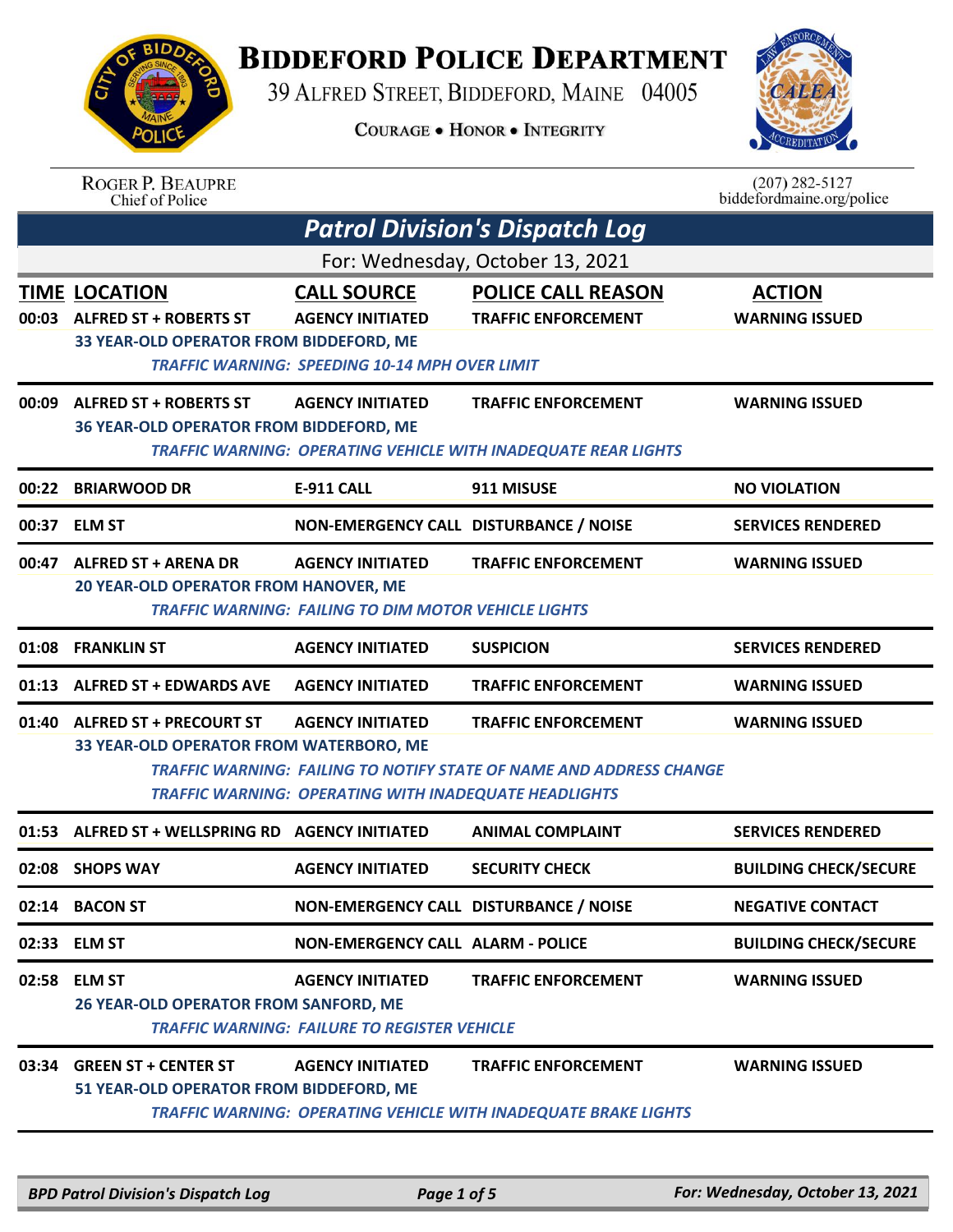|       | <b>TIME LOCATION</b><br>03:42 ALFRED ST<br>35 YEAR-OLD OPERATOR FROM SACO, ME             | <b>CALL SOURCE</b><br><b>AGENCY INITIATED</b><br><b>TRAFFIC WARNING: SPEEDING 10-14 MPH OVER LIMIT</b> | <b>POLICE CALL REASON</b><br><b>TRAFFIC ENFORCEMENT</b>                                               | <b>ACTION</b><br><b>BUILDING CHECK/SECURE</b> |
|-------|-------------------------------------------------------------------------------------------|--------------------------------------------------------------------------------------------------------|-------------------------------------------------------------------------------------------------------|-----------------------------------------------|
|       | 03:54 SPRUCE ST<br><b>CHARGE: CRIMINAL TRESPASS</b>                                       | <b>E-911 CALL</b>                                                                                      | <b>DISTURBANCE / NOISE</b><br>DEFENDANT: MATTHEW RAYMOND CRESSEY  AGE: 40  RESIDENT OF: BIDDEFORD, ME | <b>SUMMONS ISSUED</b>                         |
| 03:57 | <b>DIGITAL DR</b>                                                                         | <b>NON-EMERGENCY CALL ALARM - POLICE</b>                                                               |                                                                                                       | <b>BUILDING CHECK/SECURE</b>                  |
| 04:47 | <b>MAIN ST</b><br>26 YEAR-OLD OPERATOR FROM SACO, ME                                      | <b>AGENCY INITIATED</b><br><b>TRAFFIC CITATION: SPEEDING 10-14 MPH OVER LIMIT</b>                      | <b>TRAFFIC ENFORCEMENT</b><br>TRAFFIC WARNING: OPERATE VEHICLE W/O VALID INSPECTION CERTIFICATE       | <b>VSAC ISSUED</b>                            |
|       | 04:53 ELM ST                                                                              | E-911 CALL                                                                                             | <b>ASSIST: MEDICAL   ECHO LEVEL</b>                                                                   | <b>NO TRANSPORT</b>                           |
|       | 04:53 ALFRED ST + BIRCH ST<br>27 YEAR-OLD OPERATOR FROM BIDDEFORD, ME                     | <b>AGENCY INITIATED</b><br><b>TRAFFIC WARNING: OPERATING WITHOUT HEADLIGHTS AFTER DARK</b>             | <b>TRAFFIC ENFORCEMENT</b>                                                                            | <b>WARNING ISSUED</b>                         |
|       | 05:54 JEFFERSON ST                                                                        | <b>NON-EMERGENCY CALL CHECK WELFARE</b>                                                                |                                                                                                       | <b>SERVICES RENDERED</b>                      |
|       | 06:01 ALFRED ST + BARRA RD<br>28 YEAR-OLD OPERATOR FROM BIDDEFORD, ME                     | <b>AGENCY INITIATED</b><br><b>TRAFFIC WARNING: SPEEDING 10-14 MPH OVER LIMIT</b>                       | <b>TRAFFIC ENFORCEMENT</b>                                                                            | <b>WARNING ISSUED</b>                         |
|       | 06:16 ELM ST + DIGITAL DR<br><b>18 YEAR-OLD OPERATOR FROM KENNEBUNK, ME</b>               | <b>AGENCY INITIATED</b><br><b>TRAFFIC WARNING: FAILURE TO REGISTER VEHICLE</b>                         | <b>TRAFFIC ENFORCEMENT</b>                                                                            | <b>WARNING ISSUED</b>                         |
|       | 06:30 GUINEA RD + MEETINGHOUS AGENCY INITIATED<br>50 YEAR-OLD OPERATOR FROM BIDDEFORD, ME | <b>TRAFFIC WARNING: SPEEDING 10-14 MPH OVER LIMIT</b>                                                  | <b>TRAFFIC ENFORCEMENT</b>                                                                            | <b>WARNING ISSUED</b>                         |
|       | 06:54 PIKE ST                                                                             | <b>AGENCY INITIATED</b>                                                                                | <b>OUT FOR FOLLOW UP</b>                                                                              | <b>NEGATIVE CONTACT</b>                       |
|       | 08:06 ELM ST                                                                              | <b>NON-EMERGENCY CALL TRESPASSING</b>                                                                  |                                                                                                       | <b>FIELD INTERVIEW</b>                        |
|       | 08:32 ALFRED ST                                                                           | <b>WALK-IN AT STATION</b>                                                                              | <b>HARASSMENT</b>                                                                                     | <b>UNFOUNDED</b>                              |
| 08:40 | <b>MEDICAL CENTER DR</b>                                                                  | <b>AGENCY INITIATED</b>                                                                                | <b>OUT FOR FOLLOW UP</b>                                                                              | <b>SERVICES RENDERED</b>                      |
| 09:55 | <b>DIGITAL DR</b>                                                                         | <b>ALARM</b>                                                                                           | <b>ALARM - POLICE</b>                                                                                 | <b>FALSE ALARM</b>                            |
| 10:04 | <b>BOULDER WAY</b>                                                                        | <b>NON-EMERGENCY CALL THEFT</b>                                                                        |                                                                                                       | <b>REPORT TAKEN</b>                           |
|       | 10:10 BEAR RUN DR                                                                         | <b>E-911 CALL</b>                                                                                      | 911 MISUSE                                                                                            | <b>SERVICES RENDERED</b>                      |
|       | 10:15 ELM ST                                                                              | <b>NON-EMERGENCY CALL TRESPASSING</b>                                                                  |                                                                                                       | <b>SERVICES RENDERED</b>                      |
|       | 10:38 BACON ST                                                                            | <b>AGENCY INITIATED</b>                                                                                | <b>ANIMAL COMPLAINT</b>                                                                               | <b>NEGATIVE CONTACT</b>                       |
|       | 10:50 SULLIVAN ST                                                                         | <b>AGENCY INITIATED</b>                                                                                | <b>ANIMAL COMPLAINT</b>                                                                               | <b>NEGATIVE CONTACT</b>                       |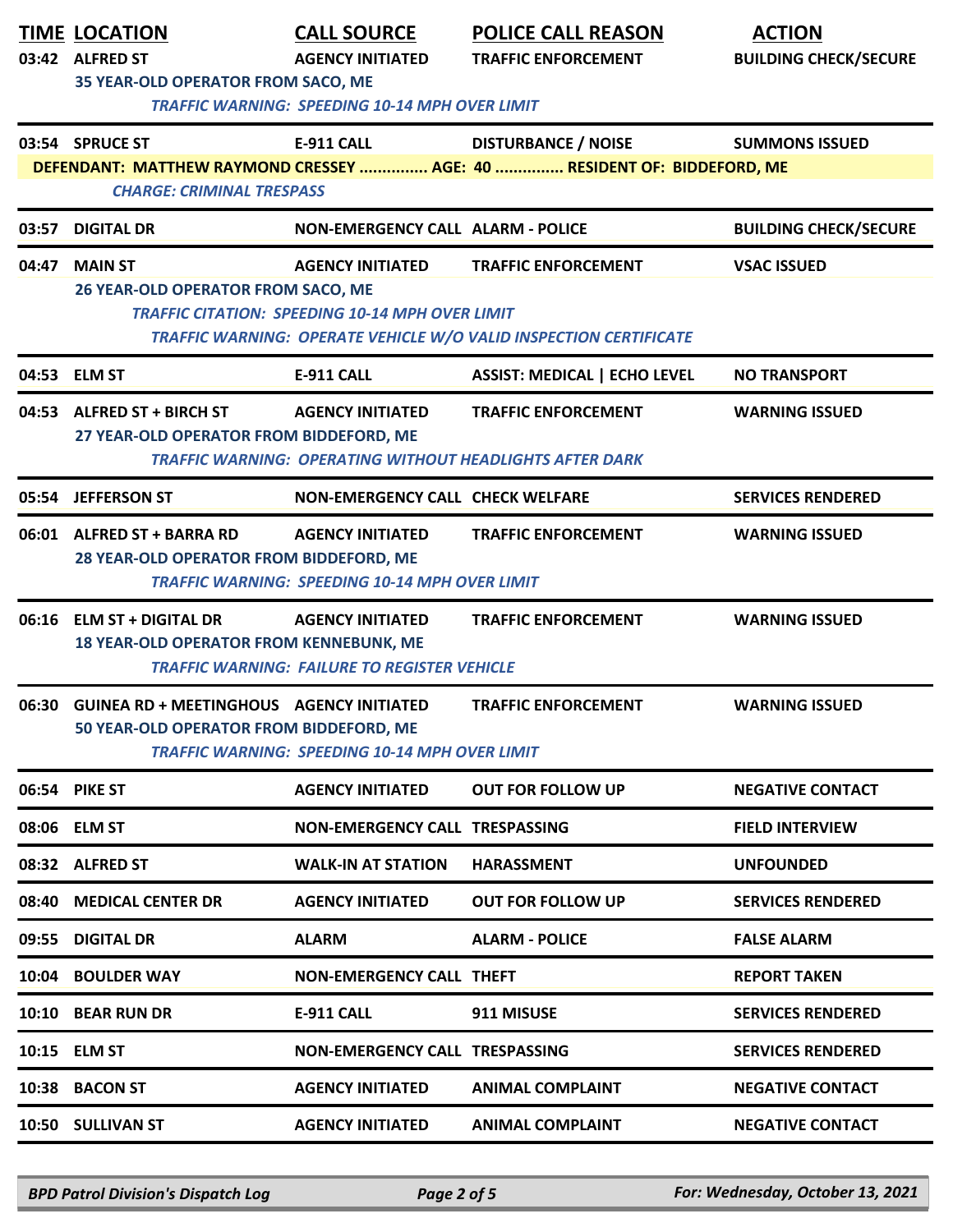|       | <b>TIME LOCATION</b><br>11:03 JEFFERSON ST            | <b>CALL SOURCE</b><br><b>AGENCY INITIATED</b>                                                           | <b>POLICE CALL REASON</b><br><b>ANIMAL COMPLAINT</b>                         | <b>ACTION</b><br><b>NEGATIVE CONTACT</b> |
|-------|-------------------------------------------------------|---------------------------------------------------------------------------------------------------------|------------------------------------------------------------------------------|------------------------------------------|
|       | 11:15 SOUTH ST                                        | <b>NON-EMERGENCY CALL SUSPICION</b>                                                                     |                                                                              | <b>DISPATCH HANDLED</b>                  |
|       | 11:32 ELM ST                                          | <b>NON-EMERGENCY CALL ASSIST CITIZEN</b>                                                                |                                                                              | <b>SERVICES RENDERED</b>                 |
|       | 12:00 ROBIN CIR                                       | <b>AGENCY INITIATED</b>                                                                                 | <b>OUT FOR FOLLOW UP</b>                                                     | <b>SERVICES RENDERED</b>                 |
|       | 12:00 WELLSPRING RD                                   | NON-EMERGENCY CALL TRESPASSING                                                                          |                                                                              | <b>SERVICES RENDERED</b>                 |
|       |                                                       |                                                                                                         | 12:13 SOUTH ST + MAPLEWOOD AV NON-EMERGENCY CALL VEHICLE CRASH - POLICE ONLY | <b>SERVICES RENDERED</b>                 |
|       | 12:39 ALFRED ST                                       | <b>WALK-IN AT STATION PAPERWORK</b><br><b>CHARGE: FAIL TO COMPLY SEX OFFENDER REG. ACT, 3RD OFFENSE</b> | DEFENDANT: JOHN JAMES HURRINUS  AGE: 46  RESIDENT OF: TRANSIENT, ME          | <b>SUMMONS ISSUED</b>                    |
|       | 12:44 ALFRED ST + LAMBERT ST                          | <b>NON-EMERGENCY CALL BOLO</b>                                                                          |                                                                              | <b>NEGATIVE CONTACT</b>                  |
|       | <b>12:48 LAMOTHE AVE</b>                              | <b>NON-EMERGENCY CALL CHECK WELFARE</b>                                                                 |                                                                              | <b>SERVICES RENDERED</b>                 |
|       | 12:52 HORRIGAN CT                                     | <b>NON-EMERGENCY CALL THEFT</b>                                                                         |                                                                              | <b>NEGATIVE CONTACT</b>                  |
|       | <b>12:54 FORTUNES ROCKS RD</b>                        | <b>AGENCY INITIATED</b>                                                                                 | <b>ANIMAL COMPLAINT</b>                                                      | <b>SERVICES RENDERED</b>                 |
|       | 12:58 TIGER WAY                                       | <b>NON-EMERGENCY CALL JUVENILE OFFENSES</b>                                                             |                                                                              | <b>REPORT TAKEN</b>                      |
|       | 13:17 ELM ST                                          | E-911 CALL                                                                                              | <b>VEHICLE CRASH - POLICE ONLY</b>                                           | <b>SERVICES RENDERED</b>                 |
|       | 13:21 ELM ST                                          | <b>NON-EMERGENCY CALL BOLO</b>                                                                          |                                                                              | <b>SERVICES RENDERED</b>                 |
|       | 13:41 SUMMER ST                                       | <b>NON-EMERGENCY CALL SUSPICION</b>                                                                     |                                                                              | <b>SERVICES RENDERED</b>                 |
|       | 13:51 ALFRED ST                                       | <b>WALK-IN AT STATION</b>                                                                               | <b>PAPERWORK</b>                                                             | <b>SERVICES RENDERED</b>                 |
|       | 14:01 MARINER WAY                                     | <b>WALK-IN AT STATION</b>                                                                               | <b>VIOL PROTECTION FROM HARASSM REPORT TAKEN</b>                             |                                          |
|       | 14:02 MAY ST                                          |                                                                                                         | NON-EMERGENCY CALL ATTEMPTED/THREATENED SUICIDE SERVICES RENDERED            |                                          |
|       | 14:02 PRECOURT ST + ELM ST                            | <b>NON-EMERGENCY CALL BOLO</b>                                                                          |                                                                              | <b>SERVICES RENDERED</b>                 |
|       | 14:29 SUMMER ST                                       | <b>NON-EMERGENCY CALL TRESPASSING</b>                                                                   |                                                                              | <b>REPORT TAKEN</b>                      |
|       | 14:38 PEARL ST                                        | <b>NON-EMERGENCY CALL ALL OTHER</b>                                                                     |                                                                              | <b>NO ACTION REQUIRED</b>                |
|       | 14:41 WASHINGTON ST                                   | <b>AGENCY INITIATED</b>                                                                                 | <b>CHECK WELFARE</b>                                                         | <b>SERVICES RENDERED</b>                 |
|       | 15:10 PROSPECT ST + LAMBERT ST                        | <b>NON-EMERGENCY CALL BOLO</b>                                                                          |                                                                              | <b>SERVICES RENDERED</b>                 |
| 15:27 | <b>WASHINGTON ST</b>                                  | <b>AGENCY INITIATED</b>                                                                                 | <b>CHECK WELFARE</b>                                                         | <b>SERVICES RENDERED</b>                 |
| 15:30 | <b>MARINER WAY</b>                                    | <b>WALK-IN AT STATION</b>                                                                               | <b>OUT FOR FOLLOW UP</b>                                                     | <b>SERVICES RENDERED</b>                 |
| 15:37 | <b>MAPLEWOOD AVE</b>                                  | <b>AGENCY INITIATED</b>                                                                                 | <b>OUT FOR FOLLOW UP</b>                                                     | <b>SERVICES RENDERED</b>                 |
|       | 15:45 SOUTH ST<br>70 YEAR-OLD OPERATOR FROM LYMAN, ME | <b>AGENCY INITIATED</b><br><b>TRAFFIC WARNING: SPEEDING 10-14 MPH OVER LIMIT</b>                        | <b>TRAFFIC ENFORCEMENT</b>                                                   | <b>WARNING ISSUED</b>                    |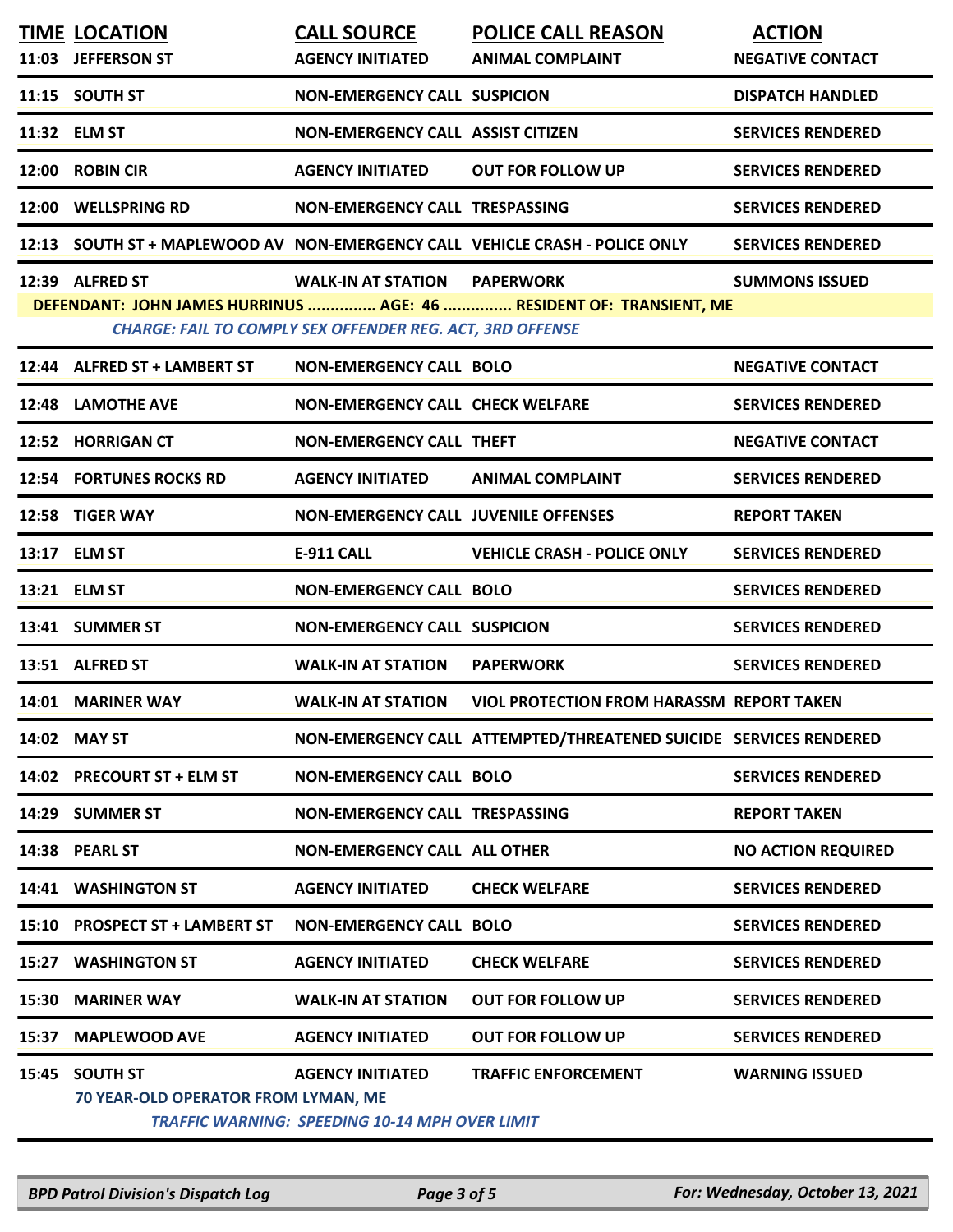**TIME LOCATION CALL SOURCE POLICE CALL REASON ACTION**

**16:00 SOUTH ST AGENCY INITIATED TRAFFIC ENFORCEMENT WARNING ISSUED**

**20 YEAR-OLD OPERATOR FROM BIDDEFORD, ME**

 *TRAFFIC WARNING: FAILING TO NOTIFY STATE OF NAME AND ADDRESS CHANGE TRAFFIC WARNING: SPEEDING 10-14 MPH OVER LIMIT* 

| 16:03 ALFRED ST                                     | <b>AGENCY INITIATED</b>                   | <b>OUT FOR FOLLOW UP</b>                                                | <b>SERVICES RENDERED</b>    |
|-----------------------------------------------------|-------------------------------------------|-------------------------------------------------------------------------|-----------------------------|
| 16:25 ELM ST                                        | NON-EMERGENCY CALL ANIMAL COMPLAINT       |                                                                         | <b>NO ACTION REQUIRED</b>   |
| 16:28 ALFRED ST                                     | <b>AGENCY INITIATED</b>                   | <b>PAPERWORK</b>                                                        | <b>PAPERWORK NOT SERVED</b> |
| 16:36 HARDING ST                                    | <b>AGENCY INITIATED</b>                   | <b>PAPERWORK</b>                                                        | <b>PAPERWORK NOT SERVED</b> |
| 16:40 SOUTH ST                                      | <b>NON-EMERGENCY CALL SUSPICION</b>       |                                                                         | <b>NO VIOLATION</b>         |
| 16:50 ALFRED ST + EDWARDS AVE                       | <b>NON-EMERGENCY CALL BOLO</b>            |                                                                         | <b>NEGATIVE CONTACT</b>     |
| 17:00 ORCHARD ST                                    | NON-EMERGENCY CALL ANIMAL COMPLAINT       |                                                                         | <b>UNFOUNDED</b>            |
| 17:23 ALFRED ST + MAIN ST                           | <b>NON-EMERGENCY CALL BOLO</b>            |                                                                         | <b>NEGATIVE CONTACT</b>     |
| 17:46 SACO FALLS WAY                                | E-911 CALL                                | <b>DISTURBANCE / NOISE</b>                                              | <b>NEGATIVE CONTACT</b>     |
| 17:48 SACO FALLS WAY                                | NON-EMERGENCY CALL HARASSMENT             |                                                                         | <b>REPORT TAKEN</b>         |
| 18:10 KOSSUTH ST                                    | <b>OTHER</b>                              | <b>PARKING COMPLAINT</b>                                                | <b>SERVICES RENDERED</b>    |
| 18:11 ALFRED ST                                     |                                           | NON-EMERGENCY CALL VEHICLE CRASH - POLICE ONLY                          | <b>STATE FORM TAKEN</b>     |
| 18:13 ALFRED ST                                     |                                           | NON-EMERGENCY CALL VEHICLE CRASH - POLICE ONLY                          | <b>STATE FORM TAKEN</b>     |
| 18:24 SOUTH ST + RIVER RD                           | <b>NON-EMERGENCY CALL ROAD HAZARD</b>     |                                                                         | <b>NEGATIVE CONTACT</b>     |
| 18:41 SOUTH ST                                      | E-911 CALL                                | <b>JUVENILE OFFENSES</b>                                                | <b>REPORT TAKEN</b>         |
| 18:42 CLEAVES ST                                    | NON-EMERGENCY CALL FRAUD / SCAM           |                                                                         | <b>SERVICES RENDERED</b>    |
| 18:46 ALFRED ST                                     | <b>WALK-IN AT STATION</b>                 | <b>JUVENILE OFFENSES</b>                                                | <b>SERVICES RENDERED</b>    |
| 19:01 ALFRED ST<br><b>CHARGE: CRIMINAL TRESPASS</b> | NON-EMERGENCY CALL TRESPASSING            | DEFENDANT: MATTHEW RAYMOND CRESSEY  AGE: 40  RESIDENT OF: BIDDEFORD, ME | <b>SUMMONS ISSUED</b>       |
| 19:17 FOSS ST                                       | NON-EMERGENCY CALL HARASSMENT             |                                                                         | <b>REPORT TAKEN</b>         |
| 19:29 MAIN ST + MAPLEWOOD AVE AGENCY INITIATED      |                                           | <b>CHECK WELFARE</b>                                                    | <b>UNFOUNDED</b>            |
| 19:30 MEDICAL CENTER DR                             | NON-EMERGENCY CALL ASSIST OTHER AGENCY    |                                                                         | <b>REPORT TAKEN</b>         |
| 19:44 ALFRED ST                                     | <b>WALK-IN AT STATION ASSIST: MEDICAL</b> |                                                                         | <b>NO TRANSPORT</b>         |
| 20:03 ALFRED ST                                     | <b>E-911 CALL</b>                         | 911 MISUSE                                                              | <b>NEGATIVE CONTACT</b>     |
| 20:07 WASHINGTON ST                                 |                                           | <b>NON-EMERGENCY CALL MENTAL ILLNESS CASES</b>                          | <b>SERVICES RENDERED</b>    |
| 20:18 FOSS ST                                       | NON-EMERGENCY CALL PARKING COMPLAINT      |                                                                         | <b>SERVICES RENDERED</b>    |
| 20:29 CHAPPELLFIELD OAKS                            | <b>NON-EMERGENCY CALL SUSPICION</b>       |                                                                         | <b>NEGATIVE CONTACT</b>     |
|                                                     |                                           |                                                                         |                             |

*BPD Patrol Division's Dispatch Log Page 4 of 5 For: Wednesday, October 13, 2021*